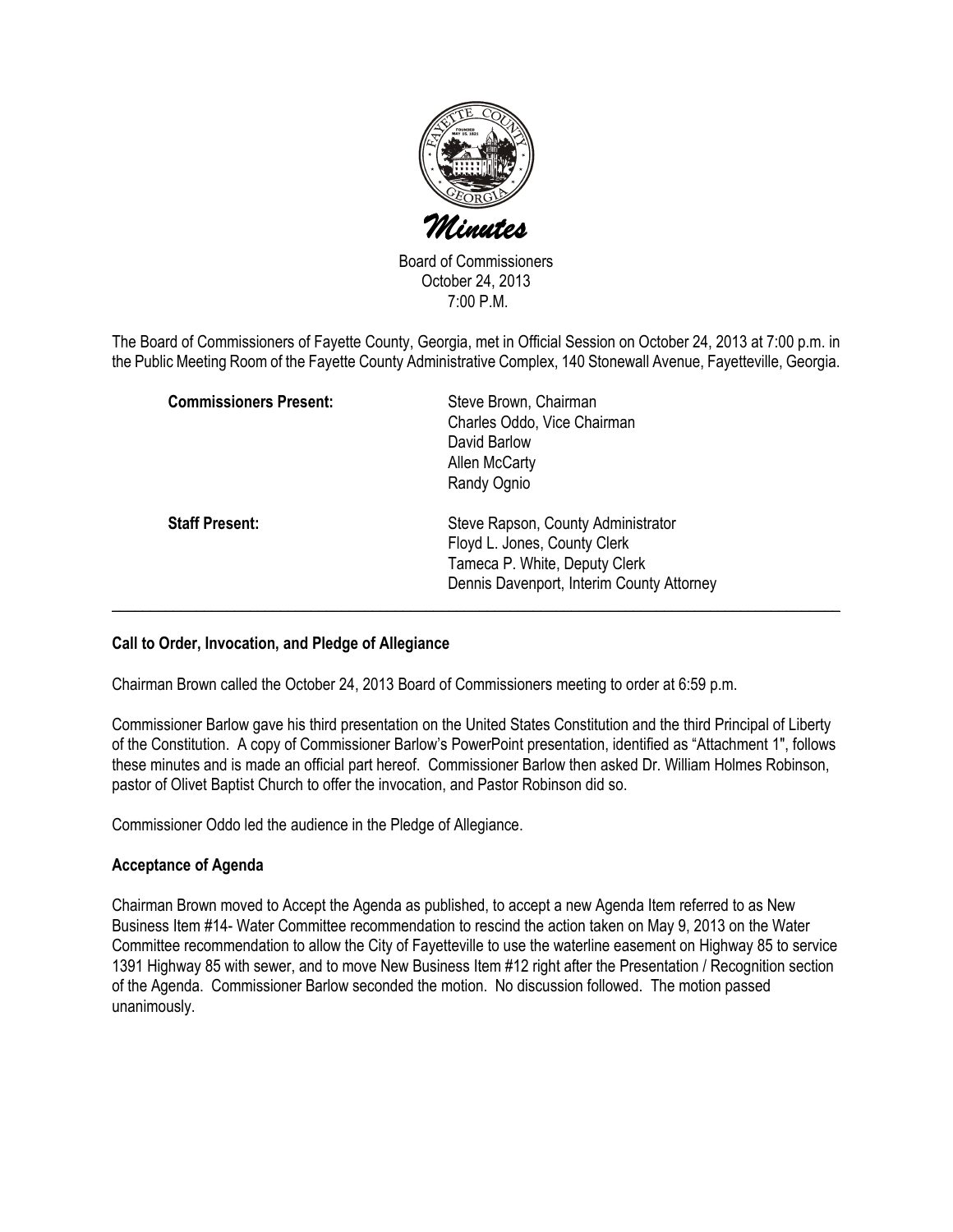#### PRESENTATION / RECOGNITION:

### 1. Proclamation of November 2013 as Epilepsy Awareness Month in Fayette County.

Commissioner Barlow presented the proclamation declaring November 2013 as Epilepsy Awareness Month in Fayette County. Ms. Claudia Woodworth and Ms. Susan Dean received the proclamation on behalf of the Epilepsy Foundation of Georgia. Copies of the request and proclamation, identified as "Attachment 2", follow these minutes and are made an official part hereof.

# 2. Recognition of the Fayette County School Board's VITAL (Volunteer Initiative to Assist Learning) program.

Commissioner McCarty presented the recognition of the Fayette County School Board's VITAL program. Ms. Sharon Walters, representing the VITAL program, gave a brief PowerPoint presentation on the beginning of the program and its work. Copies of the request, recognition, and PowerPoint presentation, identified as "Attachment 3", follow these minutes and are made an official part hereof.

# 3. Proclamations honoring Fayette County residents who are celebrating milestone wedding anniversaries.

Chairman Brown read a proclamation recognizing and celebrating milestone wedding anniversaries for the following couples:

Mr. and Mrs. Mercer and June Fisher's 60<sup>th</sup> Wedding Anniversary. A copy of the proclamation recognizing the Fisher's anniversary, identified as "Attachment 4", follows these minutes and is made an official part hereof.

Mr. and Mrs. Lamar and Sandra Feagan's 51<sup>st</sup> Wedding Anniversary. A copy of the proclamation recognizing the Feagan's anniversary, identified as "Attachment 5", follows these minutes and is made an official part hereof.

Mr. and Mrs. Thomas and Shirley Sullivan's 65<sup>th</sup> Wedding Anniversary. A copy of the proclamation recognizing the Sullivan's anniversary, identified as "Attachment 6", follows these minutes and is made an official part hereof.

A copy of the proclamation read by Chairman Brown, identified as "Attachment 7", follows these minutes and is made an official part hereof.

Fayette County Awarded the "Deal of the Year Award: Chairman Brown announced that Fayette County is the recipient of the "Large Development of the Year" award, and that the award was related to Pinewood Studios. He told of all the work and intergovernmental cooperation involved in bringing Pinewood Studios to Fayette County, and he introduced Ms. Emily Poole who represented the Fayette County Development Authority and who commented on Fayette County's award.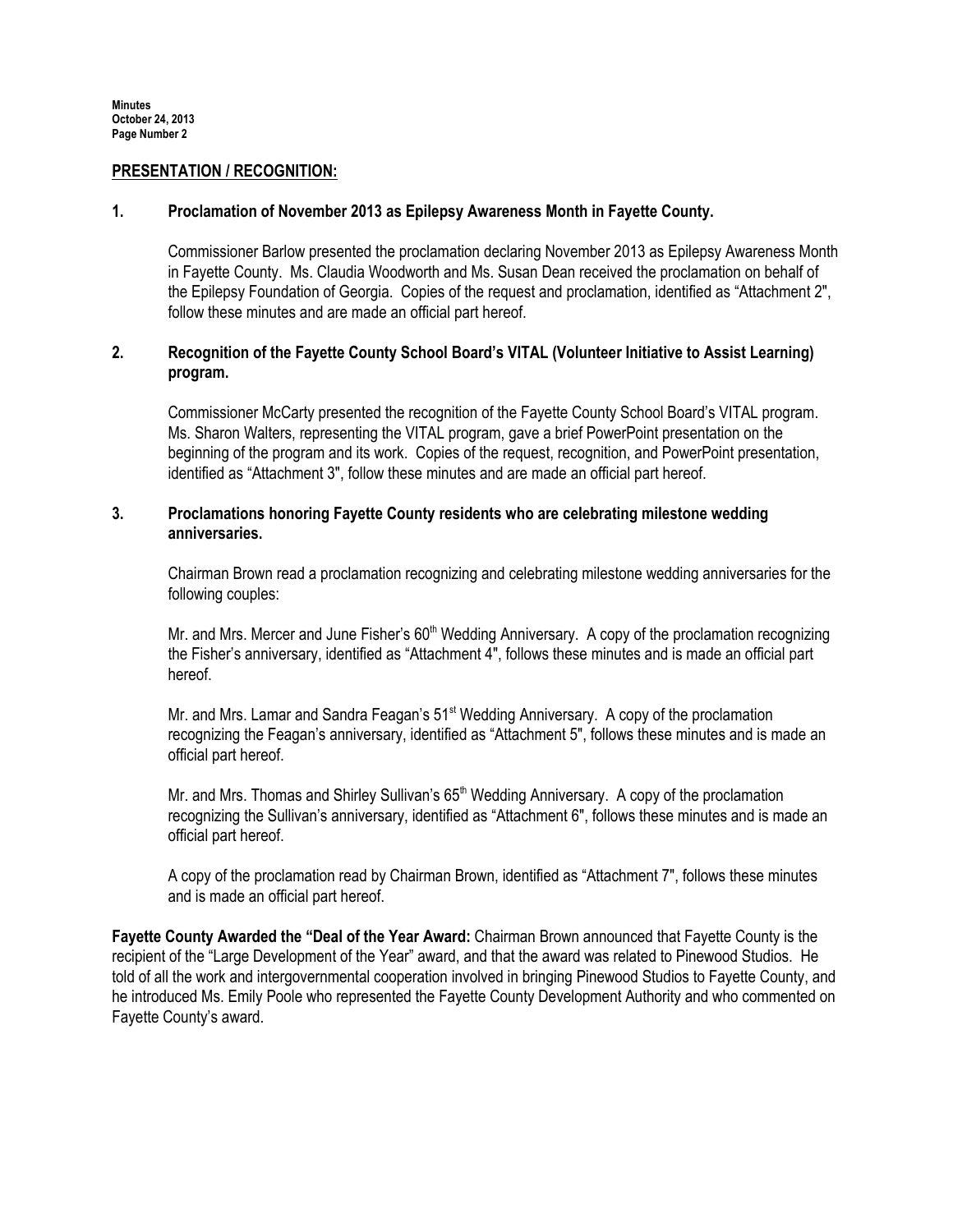#### PUBLIC HEARING:

4. Consideration of Petition No. 1229-13, Olivet Baptist Church, Owner, and Dr. Maurice Ukadike, Agent, request to rezone property from A-R Agriculture-Residential to R-45 Single-Family Residential District to expand an existing Church Facility, with one recommended condition, and with said property consisting of 10.408 acres located in Land Lot 250 of the  $5<sup>th</sup>$  District and fronting on SR 279.

Community Development Director Pete Frisina read the Public Hearing rules into the record. A copy of the Introduction to Public Hearings, identified as "Attachment 8", follows these minutes and is made an official part hereof.

Chairman Brown asked those who were in favor of the petition to address the Board.

Dr. Maurice Ukadike spoke in favor of the petition. Pastor William Holmes Robinson spoke about God's work and blessing at Olivet Baptist Church, and how the church's ministry is growing. He said the church felt it was time to expand, and that the church has the heart of the community, and that the community was in the church's heart. He told the Board that the church wanted to expand the Kingdom of God, and that this effort would help in the work.

Chairman Brown asked for those who were in opposition to the petition to address the Board. No one spoke in opposition.

Commissioner Brown asked Mr. Frisina if the requested use was in Fayette County's Comprehensive Plan, and Mr. Frisina replied that it was. Chairman Brown then asked Mr. Frisina to read the recommended condition into the record. Mr. Frisina read the following condition into the record:

1) The property owner will work with staff during the Site Plan process to place a gate or other traffic controls on the property to reduce the potential of cut-through traffic between State Route 249 and State Route 314.

Mr. Frisina pointed out that the Agenda read that the zoning would be changed from AR-45, and he corrected the Agenda saying it would change simply to R-45.

Commissioner Barlow moved to approve Petition 1229-13, Olivet Baptist Church, Owner, and Dr. Maurice Ukadike, Agent, request to rezone property from A-R Agriculture-Residential to R-45 Single-Family Residential District to expand an existing Church Facility, with one recommended condition as listed in the agenda request that is listed as Condition 1 and reads "the property owner will work with staff during the Site Plan process to place a gate or other traffic controls on the property to reduce the potential of cutthrough traffic between State Route 279 and State Route 314", and with said property consisting of 10.408 acres located in Land Lot 250 of the 5<sup>th</sup> District and fronting on SR 279. Commissioner McCarty seconded the motion. Chairman Brown asked Dr. Ukadike if he was agreeable to the condition as stated, and Dr. Ukadike replied that he was agreeable to the condition. The motion passed unanimously. Copies of the request, Ordinance 1229-13, and Resolution 1229-13, identified as "Attachment 9," follow these minutes and are made an official part hereof.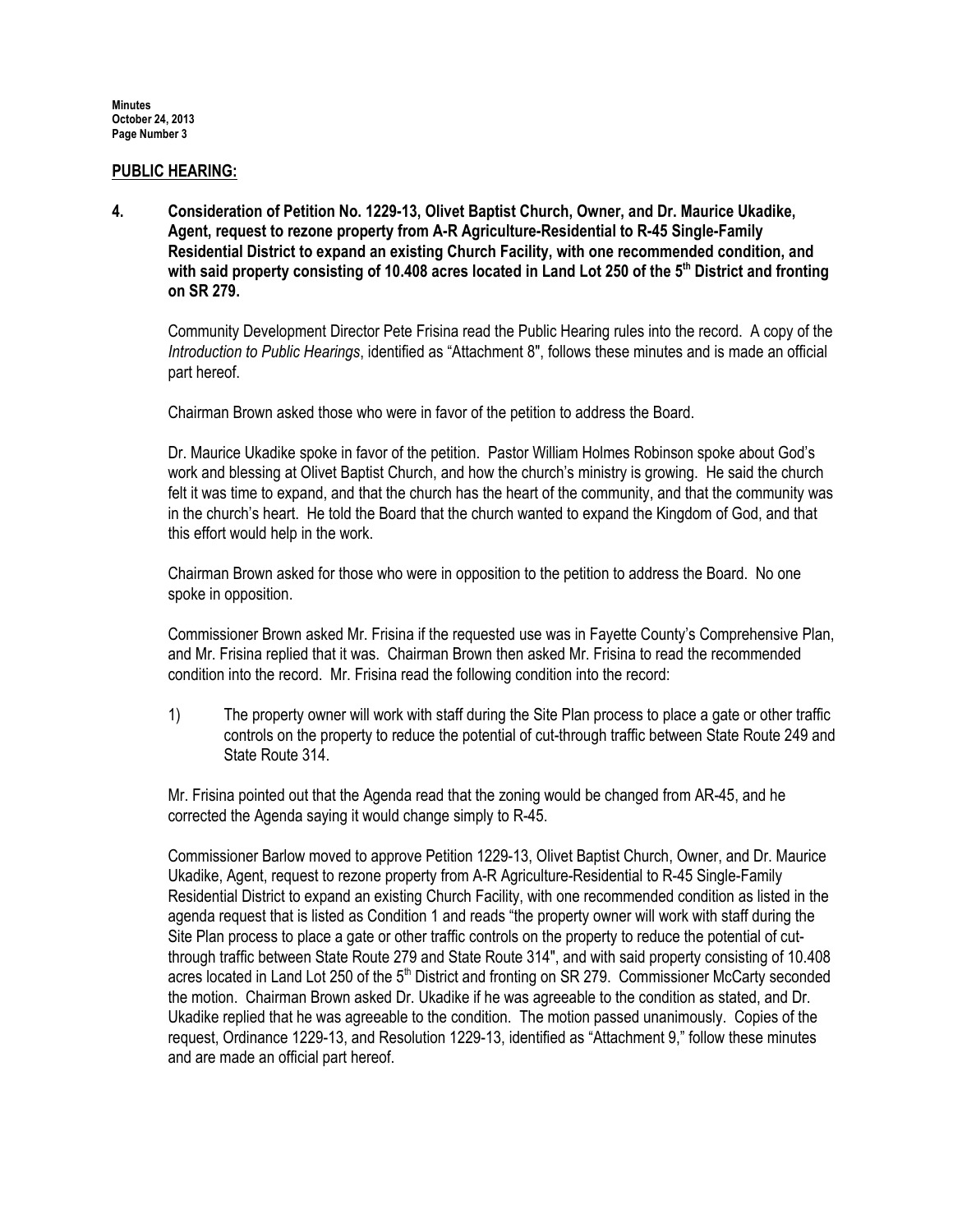5. Consideration of staff's recommendation to adopt Ordinance 2013-15 approving proposed amendments to the Fayette County Code of Ordinances, Chapter 20. Zoning Ordinance, regarding Article XII. Planning Commission.

Community Development Director Pete Frisina spoke about staff's recommendation to approve Ordinance 2013-15 approving proposed amendments to the Fayette County Code of Ordinance, Chapter 20. Zoning Ordinance, regarding Article XII. Planning Commission. He informed the Board that the proposed amendments affected the Chapter that deals with the Planning Commission and that staff was recommending changing the requirements for the Planning Commission so that they are the same for Zoning Board of Appeals; meaning Planning Commissioners only have to live in Fayette County. He explained that the proposed amendments allow for one member of the Planning Commission to serve on the Zoning Board of Appeals. Mr. Frisina added that the Planning Commissioners recommended that, in the future once the districts' situation is settled, that the Board of Commissioners may want to revisit this issue and revert back to assigning the Planning Commissioners by districts since there could be a better sense of representation.

Chairman Brown replied that the proposed amendments meant that, if the County has a real super star in its midst, the Board could choose that person regardless of where they live in the County. He said the County needs good people, and that Fayette County has an incredibly deep pool of human capital, and that the Board intended to take full advantage of those who want to serve.

No one spoke in favor of or in opposition to this request.

Commissioner Oddo moved to approve staff's recommendation to adopt Ordinance 2013-15 approving proposed amendments to the Fayette County Code of Ordinances, Chapter 20. Zoning Ordinance, regarding Article XII. Planning Commission. Commissioner Barlow seconded the motion. No discussion followed. The motion passed unanimously. Copies of the request and Ordinance 2013-15, identified as "Attachment 10", follow these minutes and are made an official part hereof.

# 6. Public Hearing to gain public input on the regulation of sexually oriented businesses and consideration of Ordinance 2013-16 for the amendment of the Fayette County Code of Ordinances, Chapter 6. Business Licenses to now be titled Regulation of Specific Occupations and associated Fee Schedule.

Community Development Director Pete Frisina spoke about the proposed amendments to the Fayette County Code of Ordinances. He said staff was looking at amending the existing Chapter 6 of the Fayette County Code of Ordinances which is currently called Business Licenses, and that staff is recommending that the title be changed to Regulation of Specific Occupations. He said the changes would include changes to existing amusement activities such as carnivals and fairs, canvassers and solicitors, and personal care homes. He continued that the proposed amendments would introduce additional regulations for sexually oriented businesses and for tattoo and body art regulations. He said the amendments were recently adopted by the Board of Health, which they are governed by the Board of Health, and that they would be regulated by Environmental Health. He said the Board of Health has recommended placing these amendments in the Fayette County Code of Ordinances so that citations can be written if there are violations. Mr. Frisina informed the Board that these amendments were advertised as a Public Hearing so that the Board could get public input especially concerning sexually oriented businesses.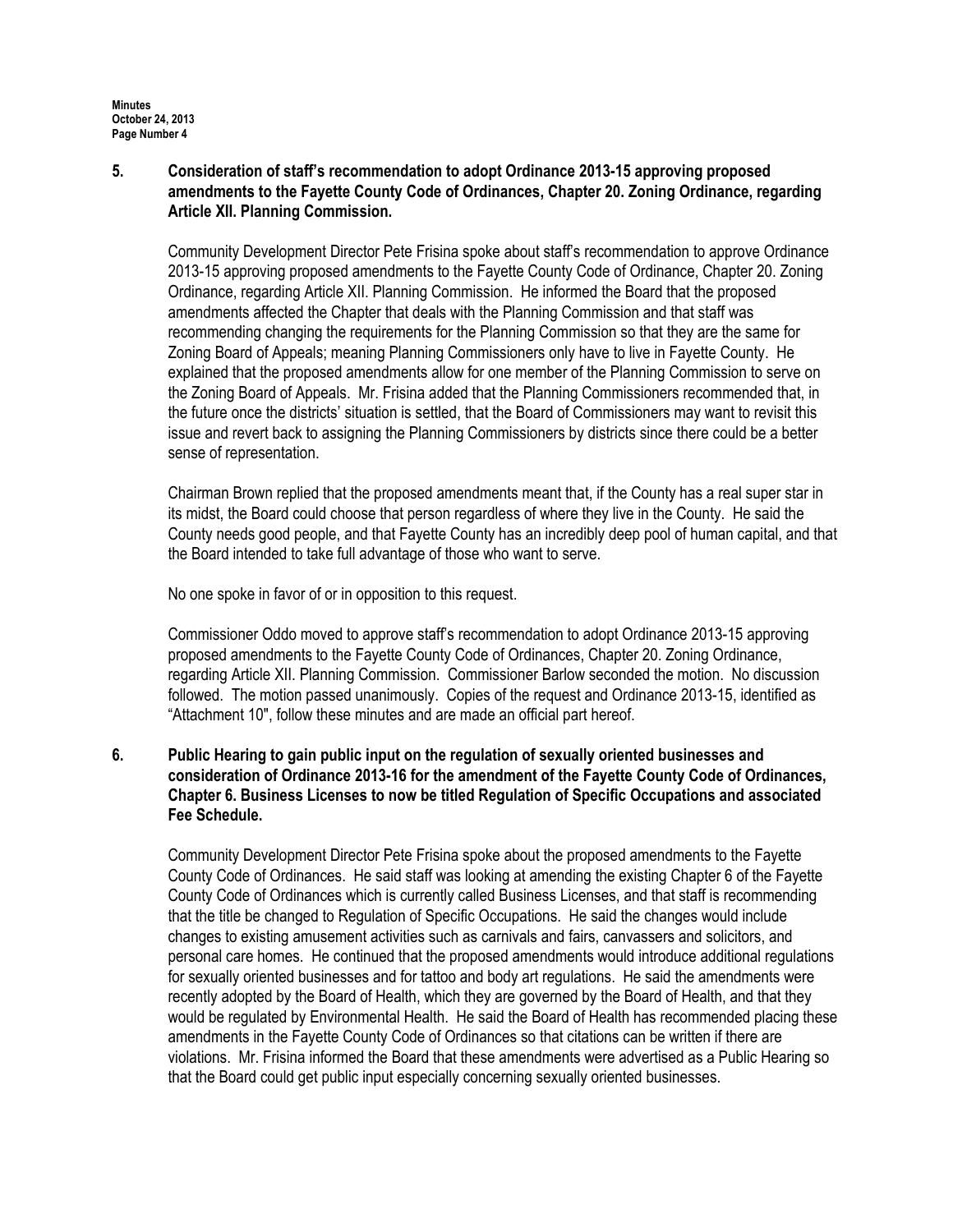Mr. Frisina informed the Board that the Cities of Fayetteville and Peachtree City, and that the Town of Tyrone all have ordinances in place concerning sexually oriented businesses, and that their three ordinances are very similar. He explained that these businesses entail First Amendment considerations, and that the Board needs to be cognizant that it is not infringing on the freedom of speech or the freedom of expression, while at the same time trying to find a balance in the regulation of these types of businesses. He reminded the Board that staff provided studies from other cities and counties since Fayette County does not have sexually oriented businesses within its jurisdiction. He said the studies show a correlation of an increase in crime with these types of businesses coupled with a decrease in residential and commercial property values, a loss of commerce, and a general negative perception about the businesses. He said staff's recommendation, based on the available studies, is to keep sexually oriented businesses separated from other uses, and to keep a certain distance between them so that there is not a grouping of sexually oriented businesses. Mr. Frisina informed the Board that the recommendation was to limit the establishment of sexually oriented businesses to the Light Industrial Zoning District, which are usually far removed from residential and commercial areas. He told the Board that there are three areas in the county where there is a predominance of M-1 Zoning; namely State Route 85 North Corridor, an area along State Route 314 and an area east of Fayetteville on State Route 54 just before McDonough Road. Mr. Frisina replied that staff has put in setbacks that are similar to what the three jurisdictions have adopted, and that the County had to modify its setbacks because the way the cities measured the setbacks it made it very difficult to find a location. He said the setbacks would mainly measure from the front door as opposed to the property line. Mr. Frisina said that, in terms of the other activities and sexually oriented businesses, the County would require background checks similarly to the way it requires background checks for alcohol licenses.

Chairman Brown asked for people to speak either in favor of or in opposition to the proposed amendments.

Denise Ognio: Mrs. Ognio asked why, if there is no need and no one has asked for use of the sexually oriented business, the county would change its regulations. She informed the Board that she was very much against the proposed amendments, and that she was sad that the black community who had been in attendance had mostly left the meeting. She said it appeared that the County was trying to put these businesses in areas where there are already potential problems.

Fanita Williams: Ms. Williams said she was opposed to the proposed amendments. She did not understand why the amendments would even be considered, and she was concerned about what areas the M-1 Zoning was going to affect. She said she wanted specific information about what those areas in the community are, since she agreed with Mr. Frisina's findings that the businesses bring down the community and encourages crime. Ms. Williams told the Board that one reason she moved to Fayette County was because it is a beautiful county and that there is not that type of business going on. She thought that the County could do without the proposed amendments.

Chairman Brown stated that this was the second time he had dealt with this issue since the first time he had to deal with this issue was when he was mayor in Peachtree City. He suggested that Mrs. Ognio and Ms. Williams had the argument backwards since the County was not trying to implement an ordinance that encourages these types of businesses into Fayette County. He said the County was trying to regulate the businesses to the point that the County could control the businesses if they decided to come into Fayette County. He spoke about Starship, a sexually oriented business in Thomas Crossroads and Sharpsburg in neighboring Coweta County, was allowed in Coweta County. He explained that it was able to set up shop since there was no ordinance in place preventing them from set up; meaning the County had to allow them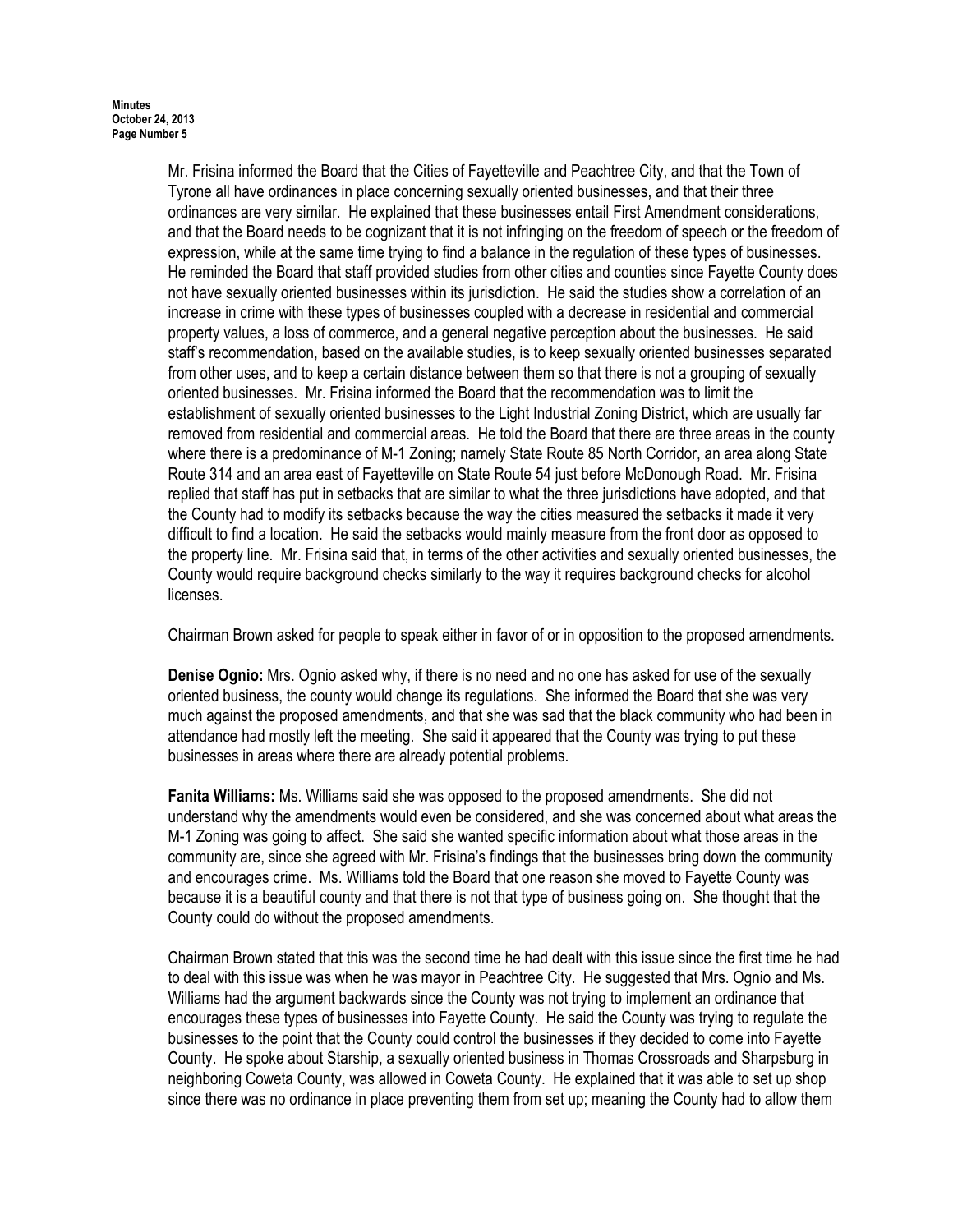to go into that retail space. He explained that the County was trying to look at what is an appropriate place to put these types of businesses that will do the least amount of harm, and that M-1 Zoning is not necessarily where these types of businesses would typically set up. He continued explaining that the County was trying to get ahead of the curve. He pointed out that Peachtree City and Fayetteville have already taken similar measures and that he was surprised that Fayette County had not taken this measure. Chairman Brown acknowledged that there are First Amendment considerations involved, that the business cannot be altogether restricted, but if the businesses do come then the County wants to control it to a certain level.

Commissioner McCarty stated that the Board was not moving any M-1 Zoning District, and that the M-1 Zoning District has already been established. He stated that, currently, if someone wanted to apply for these types of businesses anywhere in the county, that technically they would have a legal way of establishing their business in places where the County does not want them. He added that the County does not want the businesses in M-1 Zoning either, but if they do come to Fayette County that is where they would have to go. He said they would also have to meet the regulations and other qualifications associated with M-1 Zoning as well, and that would be a big discouragement. Commissioner McCarty continued saying that this effort was a protective effort for the County.

Commissioner Barlow said the County was trying to take a similar approach to Fayetteville so that these types of businesses could be blocked. He understood that it was better to have the ordinance than to not have the ordinance. Commissioner Barlow asked Mr. Frisina if he highly recommended the proposed amendments to the ordinance, and Mr. Frisina replied that he did highly recommend them.

Fanita Williams: Ms. Williams returned to the podium and stated that she lives north of Fayetteville, and that it seems that the M-1 Zoning was along State Routes, and Mr. Frisina repeated where the M-1 Zoning areas were located. Ms. Williams also asked Mr. Frisina to explain what a setback is, and he explained that it is the distance between the road and the front door of an establishment like a church.

Marissa Williams: Ms. Williams asked if there was a study that shows the crime rate in the areas. She said it was her understanding that State Route 314 has a lot of crime, but she could recall a time when areas around the Fayette Pavilion did not have crime. She suggested that putting these types of businesses on State Route 314 would invite more crime to the County, especially when there are statistics that show bringing sexually oriented businesses, which often draw illegal drugs and legalized herbs, will draw more "customers" to the area. She said she did not understand why these types of stores would be put in areas that typically include lower-income establishments or residents, and that it would ask for more crime to come to the county. She again repeated her question about whether there were any studies around the area that dealt with crime. Chairman Brown and Commissioner Ognio responded to Ms. William's concerns, and Chairman Brown added that conducting the type of test she was requesting was not feasible since it would require sexually oriented businesses to first locate to Fayette County. Ms. Williams disagreed with Chairman Brown by saying someone could look at the business district and see the crime that has developed in comparison to the crime that is in the residential areas, and she stated that there were many tests that show the relationship of crime in residential areas in relation to commercial settings. She agreed that the County needed to regulate sexually oriented businesses, but she thought the County should look at the M-1 Zonings a little closer. Chairman Brown replied that staff had spent hours and hours of time going over the locations, and he suggested that if Ms. Williams had another zoning designation to suggest, then the Board would certainly listen to what she has to say. Ms. Williams responded that she would do some research for the Board. She said she is 24 years old, has lived in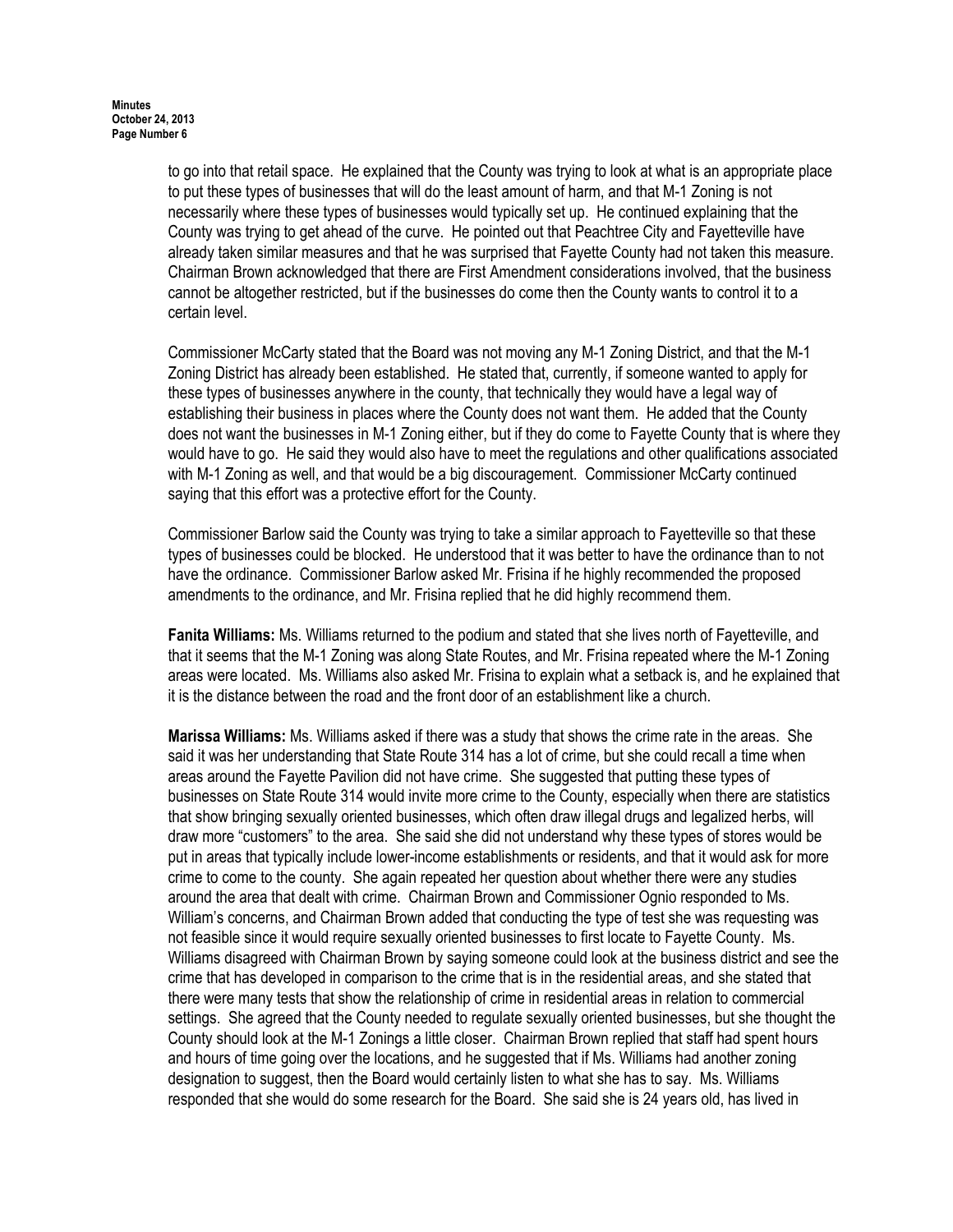Fayette County for the majority of her life, and that she has seen Fayette County go down in the past years. She said she wanted to bring her kids back to Fayette County, and that she would hate to bring her kids back to a place where she would have to consider moving to an even more rural area in order to avoid city and county crime. Chairman Brown said he agreed with Ms. Williams and said that was the reason the Commissioners ran for office, and that the people agreed with her too. He said the County was trying to do exactly what she had expressed that she wanted, namely, that the County was trying to severely limit the capacity of the stores to do business in Fayette County. He conceded that there was no perfect answer, but this answer was the best that could be given that would not impact churches, schools, parks, and subdivisions. Ms. Williams stated that she would do some personal research since she did not feel this step was good for the community. Chairman Brown informed Ms. Williams that the Board can always amend this ordinance.

Commissioner Oddo asked Ms. Williams to understand that the County was not in favor of sexually oriented businesses, but that the Supreme Court of the United States has said that communities cannot disallow sexually oriented businesses in their county. He explained that the best the County could do was to find the least conspicuous places, and encourage the businesses to remain over there. He told Ms. Williams that the County does not want these types of businesses in public areas where everyone can see them and where they would attract more customers.

Commissioner Barlow asked if Ms. Williams was familiar with the Starship company located in Coweta County, and he said the Coweta County sued Starship and tried to block them from going into their current location. He stated that Starship won the lawsuit because there was not an ordinance in place. He explained that if the County did not have an ordinance in place, then the sexually oriented businesses could go anywhere. He emphasized that Fayette County had to have an ordinance, as a starting point, and he suggested that Ms. Williams could make a proposal if she has a problem with placing the businesses in M-1 Zoning. He added that if the Board could adopt an ordinance that it could also amend the ordinance. Ms. Williams clarified that she was for the ordinance, but was not in agreement with the areas it specifies. Commissioner Barlow pointed out that the ordinance was properly advertised for two weeks, and that not a single citizen came forward on the matter. He mentioned that approximately 35,000 citizens received the paper, and that it was telling that not a single person came forward with any kind of issues on this matter. He told Ms. Williams that this issue had been vetted successfully. Ms. Williams replied that it was the same as the Facebook Resolution that the Board passed, and she pointed out that virtually no Fayette County students or parents knew about it.

Commissioner McCarty asked Ms. Williams to understand that what everyone was saying was on public record, and that the Board has committed to Ms. Williams that if she brings back something that can be used, then the Board would be glad to see her findings.

Commissioner Ognio stated that Mr. Frisina did a lot of work in checking how lawsuits have been filed, in an effort to create an ordinance that would prevent the County from being sued, and in an effort to make it so that the County could control the issue. He said that was the entire idea, to be able to control the issue. He said he did not see any other way, other than what had been presented, to control the issue.

County Administrator Steve Rapson clarified that the lawsuit was between Coweta County and Starship. Secondly, he clarified that he was confident that staff had done the adequate research, and that staff could sit down with Ms. Williams and explain how the County reached its decision. He stated that Mr. Frisina would contact Ms. Williams and have a meeting with her.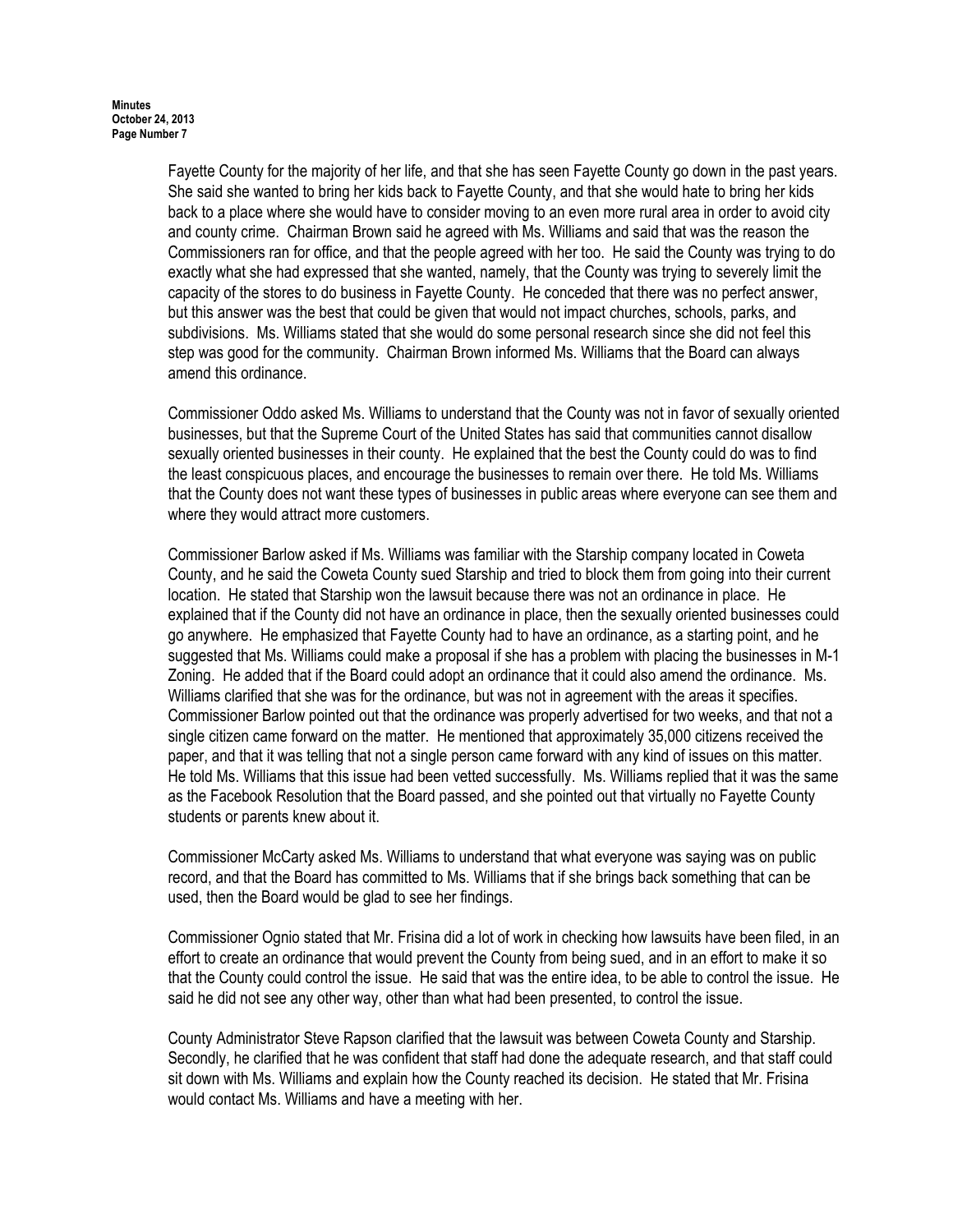City of Fayetteville Mayor Greg Clifton: Mayor Clifton spoke in favor of the proposed amendments saying he thought the County should approve them. He pointed out that the Board had already stated that it could amend the ordinance, but the situation that the County finds itself in right now is that the barn door is wide open and the horse has not gotten out yet. He suggested the County should close the door before the horse gets out, and that the County could then look at moving the gate to some other location at a later time. Mayor Clifton stated that for those who do not want to see sexually oriented businesses to come to Fayette County, that the land areas were rather small, and he suggested that someone could open a church near to each of those properties, and that would solve the situation.

Denise Ognio: Mrs. Ognio returned to the podium and said she understood more after hearing the explanation. She informed the Board that she was still against the proposed amendments, but that she did understand why the Board probably would and should vote in favor of them. She said she still had a question, namely, if a sexually oriented business or a tattoo parlor were to come to Fayette County, then could a citizen come and protest the business at that time. Chairman Brown replied that anybody could protest anything, but the Board was relegating these businesses to a specific zoning jurisdiction. Commissioner McCarty rhetorically asked, "How many of those businesses want to open up next to a concrete plant?"

Commissioner Barlow moved to adopt Ordinance 2013-16 for the amendment of the Fayette County Code of Ordinances, Chapter 6. Business Licenses to now be titled Regulation of Specific Occupations and associated Fee Schedule. Commissioner McCarty seconded the motion. No discussion followed. The motion passed unanimously. A copy of the request and Ordinance 2013-16, identified as "Attachment 11", follows these minutes and is made an official part hereof.

# PUBLIC COMMENT:

Ms. Jeanelle Toddman: Ms. Toddman said she appreciated the Thomas Jefferson quote, as given by Commissioner Barlow at the beginning of the meeting, especially since she is an alumnus of the University of Virginia. She said she had just listened to the previous conversation, and one thing that she wanted to insert was the concrete plant. She asked if the Board had considered "beautification of things," and she asked if it was possible to consider "covering" the concrete plant with trees. She explained that the concrete plant tended to be an eyesore. She thought the Board should consider that as things are built, and as areas are zoned, what the buildings and areas would do to the overall aesthetics of the community. She suggested that the County should maintain a certain level of beautification.

Chairman Brown explained that the concrete plant is a very old establishment, and as can be observed with some of the shopping centers and various older establishments, they were in place before the County had formal zoning. He explained that those locations have been grand fathered into the County, but some are coming to the age where they need to be redeveloped. He told Ms. Toddman that the concrete plant could very well be one of those establishments, and when they get redeveloped then they would fall under the County's current Code of Ordinances including the setbacks, landscaping requirements, facades, building codes and other requirements would then come into play. He pointed out that the City of Fayetteville has a Tax-Allocation District (TAD), and that it includes many of those old shopping centers up and down Highway 85. He said there is a tax incentive where someone could buy one of those old places, raze it, and rebuild it into something that looks a lot better. Chairman Brown said the County is using some of those tools to try to get some new people in and to do new things with those sites, and that the Mayor of Fayetteville is actively looking for people who want to do that.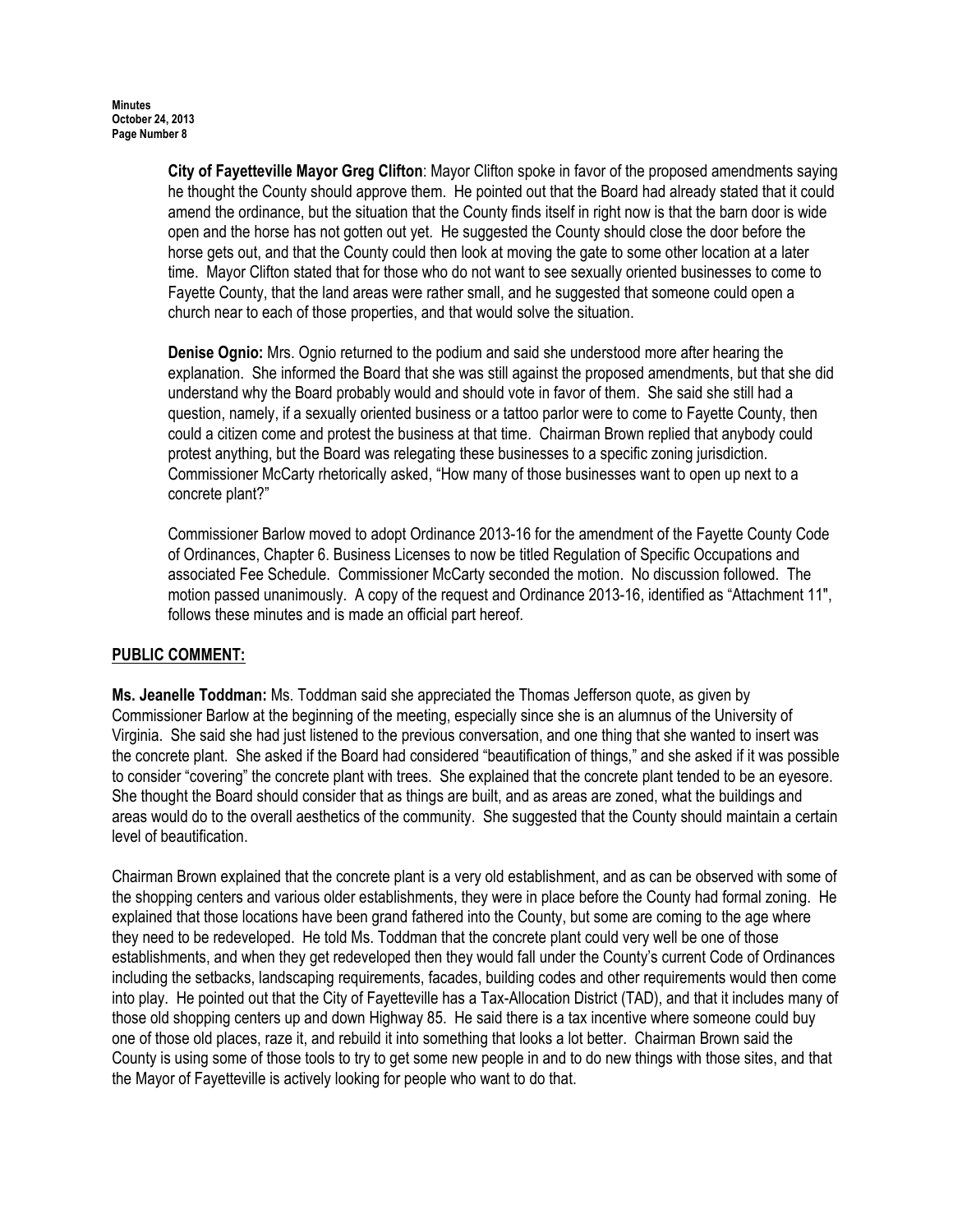## CONSENT AGENDA:

Commissioner Oddo asked to remove Consent Agenda Item #9 from the Consent Agenda.

Commissioner Barlow moved to accept Consent Agenda Items #7, 8 and 10. Commissioner Ognio seconded the motion. No discussion followed. The motion passed unanimously.

- 7. Approval of staff's recommendation for an amendment to the final supplemental budget adjustment, in the amount of \$2,550.00, to the final amended budget for the fiscal year ended June 30, 2013. A copy of the request, identified as "Attachment 12", follows these minutes and is made an official part hereof.
- 8. Approval of staff's request to authorize Tank Pro, Incorporated to install a ladder inside both the Ellis Road water tower and the Highway 92 water tower for safe access to each tank's interior, at an aggregate cost of \$29,224.00, to be funded from the Renewal and Extension Fund Account. A copy of the request, identified as "Attachment 13", follows these minutes and is made an official part hereof.
- 9. Approval of staff's recommendation to authorize the Fayette County Water System to lower the water level in Lake Peachtree from January through March 2014.

Commissioner Oddo reminded everyone that he does not have foreknowledge of the future, and that he wanted to ensure that when the time comes that the County has a little safeguard in place. He suggested that the following wording be added: "Approve staff's recommendation to authorize the Fayette County Water System to lower the water level in Lake Peachtree from January through March 24 conditioned upon the approval of the Water System Director."

Commissioner Oddo moved to approve staff's recommendation to authorize the Fayette County Water System to lower the water level in Lake Peachtree from January through March 2014 conditioned upon the approval of the Water System Director. Commissioner McCarty seconded the motion. No discussion followed. The motion passed unanimously. A copy of the request, identified as "Attachment 14", follows these minutes and is made an official part hereof.

## 10. Approval of the October 10, 2013 Board of Commissioners Meeting Minutes.

#### OLD BUSINESS:

There was no Old Business item on the Agenda.

#### NEW BUSINESS:

11. Consideration of staff's request to award the bid for renovating the old jail facility to Gleeds USA Incorporated (Bid #887); establish three new jail deputy positions; abolish one records clerk; and convert one Administration Assistant into an Administration Specialist to bring the old Jail fully operational.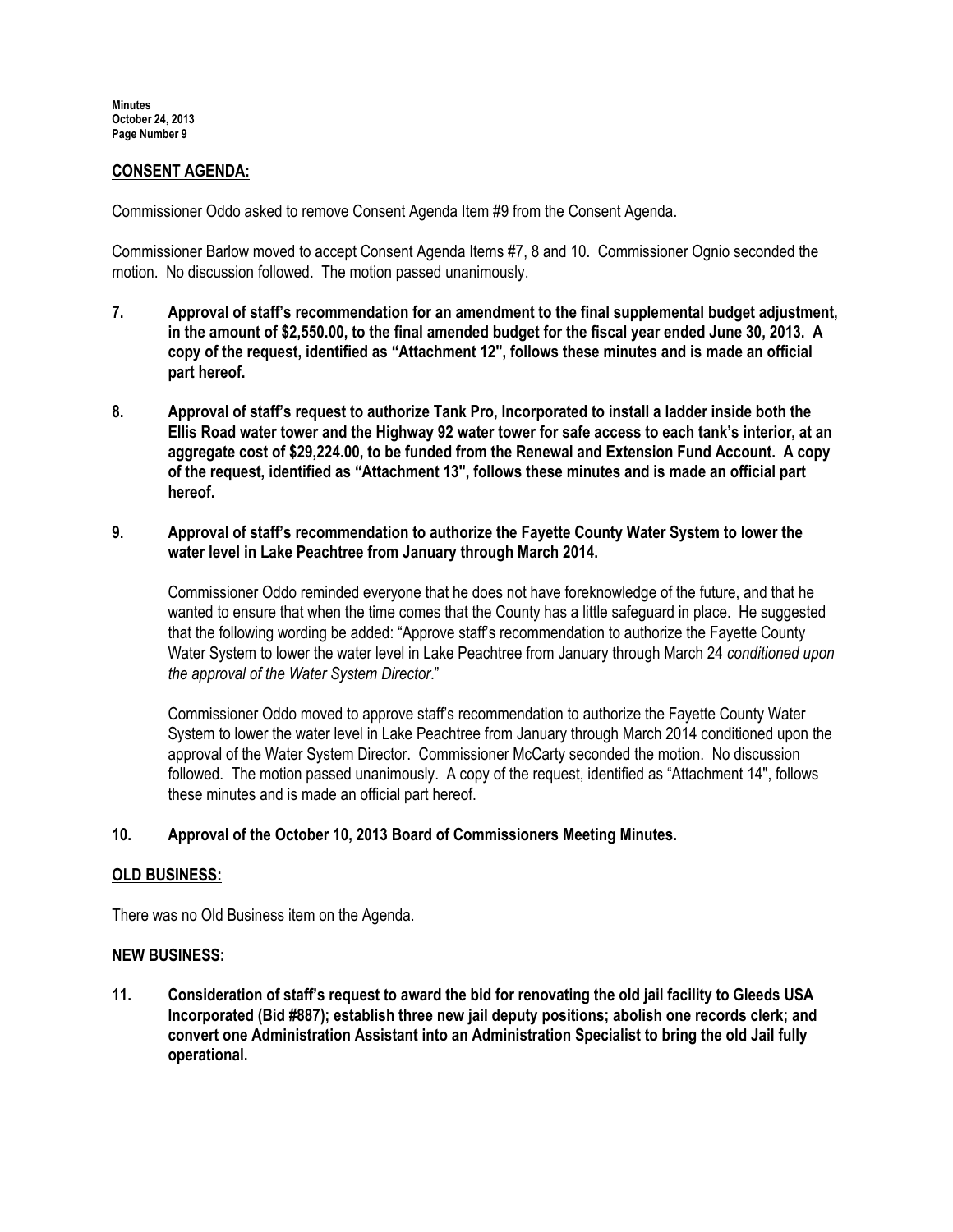County Administrator Steve Rapson reported that staff has been working with the Sheriff's Department, as well as with the Purchasing Department, and with Sheriff Captain Rhodes who runs the Jail on a daily basis. He informed the Board that the County is looking to renovate the existing old jail, use some of the residual bond funds that the County has, and that staff is requesting approval to set aside \$1.4 million for that purpose, and to spend the first \$50,000.00 on awarding the contract to Gleeds USA Incorporated. He explained that Gleeds USA would "actually come in, do an assessment of the actual old jail in regards to a cost estimate, and then we will actually use that to put it on the street to bid." He said the Sheriff's staff has been outstanding to work with, and that there is a plan on how the old jail would stand up operationally. He said the old jail would require three additional personnel, and those new Jail Deputy positions would not be implemented until the old jail is renovated. He said the jail renovation would likely be included with next's years budget, but that staff wanted to fast-track this project as quickly as possible in order to give the Sheriff's Department the flexibility it needs.

Commissioner Barlow moved to approve staff's request to award the bid for renovating the old jail facility to Gleeds USA Incorporated (Bid #887) for \$50,675, utilizing residual bond proceeds to renovate the old jail facility; establish three new jail deputy positions; abolish one records clerk, and convert one Administration Assistant into an Administration Specialist. Commissioner McCarty seconded the motion. No discussion followed. The motion passed unanimously. A copy of the request, identified as "Attachment 15", follows these minutes and is made an official part hereof.

# 12. Consideration of Chairman Steve Brown's request to adopt Resolution 2013-22 calling on Facebook to protect our teenagers from predators and abuses of privacy.

Chairman Brown said that if a person has read the national newspapers, including the Atlanta Journal and Constitution, during the course of the past week, then that person will have noticed that Facebook is changing some of their policies and is relaxing some of their standards related to teenagers aged thirteen through seventeen. He explained that currently, if a teenager is in that age range, only your Facebook friends and the friends of your friends can look at your private Facebook postings including pictures, uploaded videos, and personal information. Chairman Brown stated that the viewing protections are going away, and that the problem is that it opens the door for many other problems to occur. He explained that strangers will be allowed to look at children's accounts, and that should make everyone worried. Chairman Brown stated that the Board of Commissioners decided that someone has to say something, and that the Resolution was the Board's expression of concern. He asked everyone in Fayette County, in metropolitan Atlanta, and around the county to get on their Facebook accounts and to ask Facebook to not ruin the privacy standards for teenagers. Chairman Brown then gave a brief PowerPoint presentation on this issue in which he told of a young woman who committed suicide because she was being severely bullied through social media. Chairman Brown concluded his remarks by saying that Facebook, as big and as powerful as it is, does not have the technical expertise that they cannot find a way to connect teen users and advertisers without exposing personal information to strangers and predators. He reminded everyone that public safety is one of the responsibilities of government, and that it is the responsibility of every parent. He suggested that those with Facebook accounts to use their medium to talk back to Facebook, and to tell Facebook to not take away privacy structures from the teenagers.

Commissioner Ognio moved to approve Chairman Steve Brown's request to adopt Resolution 2013-22 calling on Facebook to protect our teenagers from predators and abuses of privacy. Commissioner Barlow seconded the motion. No discussion followed. The motion passed unanimously. Copies of the request, PowerPoint presentation, and Resolution 2013-22, identified as "Attachment 16", follow these minutes and are made an official part hereof.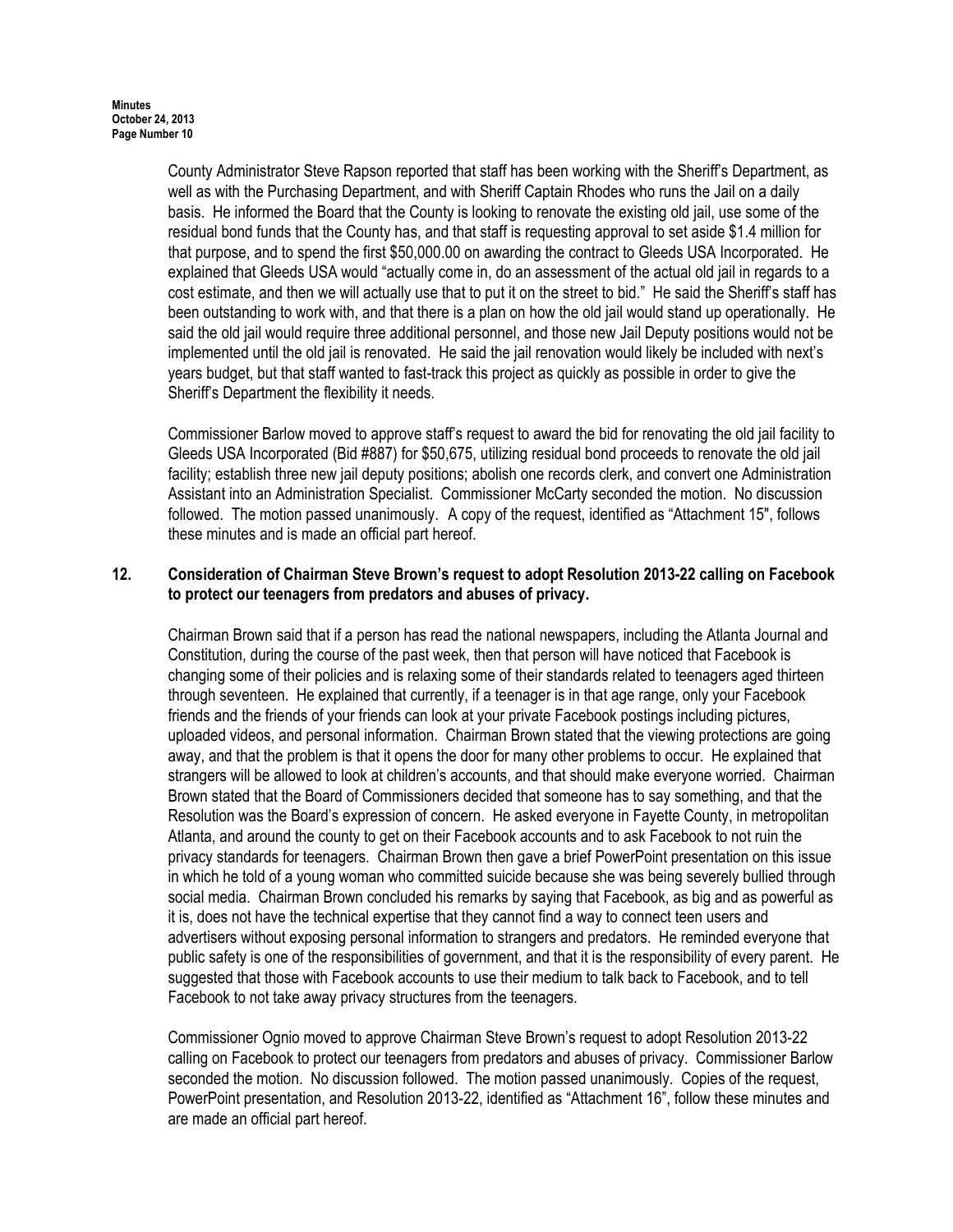## 13. Consideration of the October 16, 2013 Board of Commissioners Special Called Meeting Minutes. Commissioner McCarty was not present for this meeting.

Commissioner Ognio moved to approve the October 16, 2013 Board of Commissioners Special Called Meeting Minutes that Commissioner McCarty was not present at. Commissioner Oddo seconded the motion. No discussion followed. The motion passed 4-0-1 with Commissioner McCarty abstaining from the vote.

# 14. Water Committee recommendation to rescind the action taken on May 9, 2013 on the Water Committee recommendation to allow the City of Fayetteville to use the waterline easement on Highway 85 to service 1391 Highway 85 with sewer.

Chairman Brown stated that the Board had an additional item on the dais; namely, a County Agenda request from the Water System, and that a copy of the document could be obtained from the County Clerk.

County Administrator Steve Rapson reported that this issue was primarily a housekeeping item. He explained that the circumstances for "this particular business" have changed, basically negating the action that the Board took on May 9, 2013. He explained that the Water Committee unanimously recommended that the Board action be rescinded, and he said a new proposal would be coming back as a recommendation from the Water Committee probably within the next thirty days.

Commissioner Barlow moved to rescind the action taken on May 9, 2013 on the Water Committee recommendation to allow the City of Fayetteville to use the waterline easement on Highway 85 to service 1391 Highway 85 with sewer, with the revised recommendation being finalized with the developer and will be presented for consideration and approval in the near future. Commissioner Oddo seconded the motion. No discussion followed. The motion passed unanimously. A copy of the request, identified as "Attachment 17", follows these minutes and is made an official part hereof.

# ADMINISTRATOR'S REPORTS:

Planning Commission: County Administrator Steve Rapson informed the Board that since it approved Public Hearing Item #5, which basically amended the Planning Commission's Ordinance, there are two Planning Commission members seats that actually expire in December. He stated that the positions would be advertised, and he asked the Chairman to appoint a Board member to review the applications. Chairman Brown and Commissioner Oddo agreed to review the Planning Commission applications.

Recreation Department is Revising the Parks and Recreation Ordinances: County Administrator Steve Rapson informed the Board that the Parks and Recreation Department is in the process of revising its ordinances and that there is a meeting that is scheduled for Monday, October 28, 2013 at 6:00 p.m. He said he wanted the meeting to be noted for the official record, and that the Recreation Commission would be running that particular meeting.

Recommendation of Mr. Lee Pope as Water System Director: County Administrator Steve Rapson reported that staff has made a recommendation to Mr. Lee Pope, who is the "number two person" at Rockdale County for the Water Director's position. He stated that no one would be happier than he is to have Mr. Pope in Favette County, and that while he is a Baptist he was glad the Pope was coming. Mr. Rapson added that Mr. Pope would begin working for Fayette County on November 5, 2013, and that he has eleven years of experience.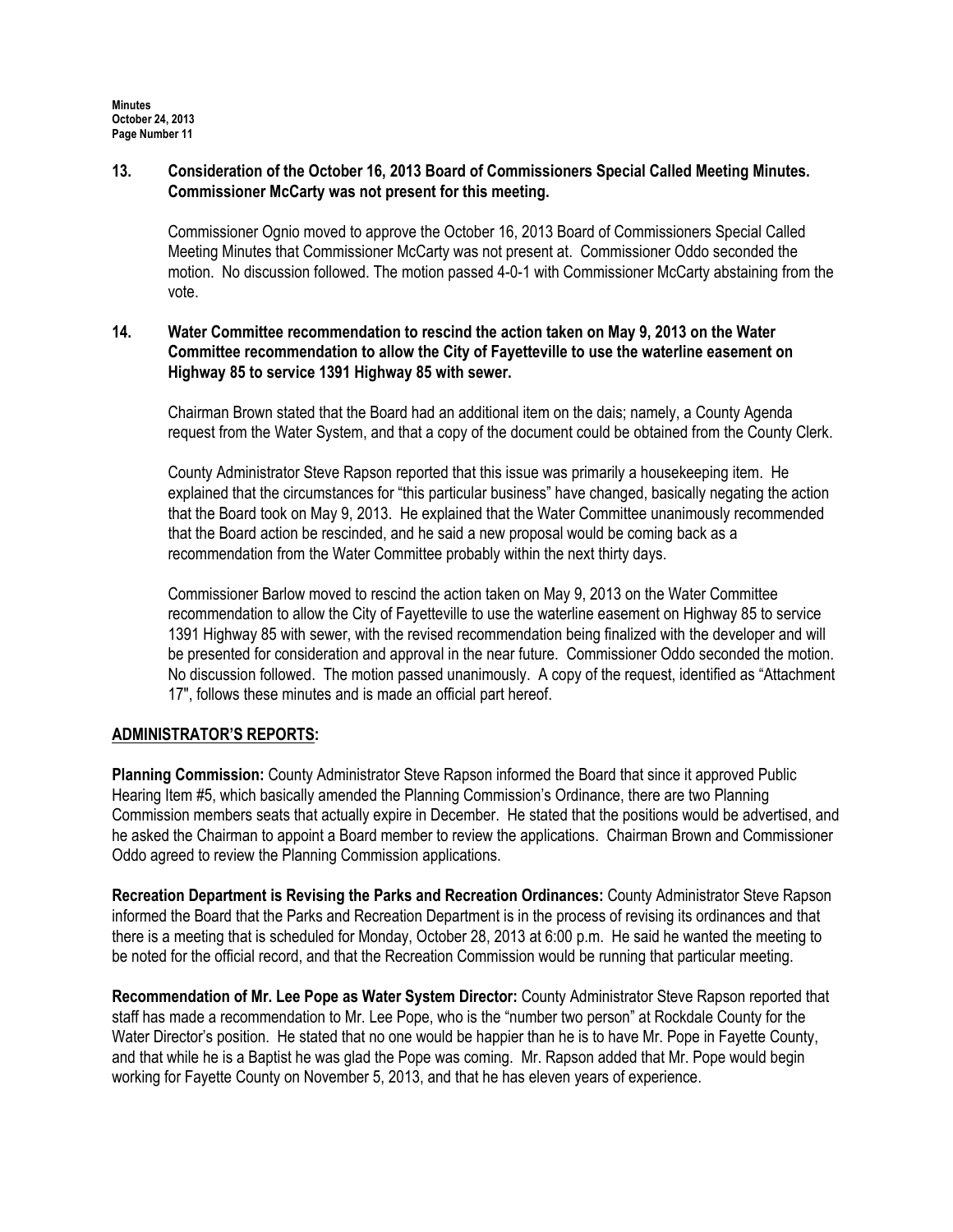Update on the Water System's Deficiencies: County Administrator Steve Rapson reported that the Water System has corrected 57.3% of the deficiencies, and he asked the Board to recall that at the last meeting that there are four Notices of Violations still outstanding from the ten that the County originally had. He said staff was continuing to work on getting the deficiencies and violations completed. Chairman Brown asked Mr. Rapson to have Mr. Pope go to a Brooks Town Hall Meeting and introduce himself. Mr. Rapson replied that Mr. Pope would definitely be making the rounds.

# ATTORNEY'S REPORTS:

Two Items of Threatened Litigation and One Review of Executive Session Minutes: Interim County Attorney Dennis Davenport reported that he had two items of threatened litigation and one review of the October 10, 2013 Executive Session Minutes for consideration in Executive Session.

## COMMISSIONERS' REPORTS:

Commissioner Barlow: Commissioner Barlow reminded everyone that at the October 16, 2013 Special Called Meeting, that neither reporters Pat Cooper nor John Munford was present, and that he challenged the Fayette Daily News and The Citizen to acknowledge the fact that the Board of Commissioners has done everything that it said it would do. He stated that it just so happened that Pat Cooper had already published an article and that its two words started out: "As promised . . ." He explained that Mrs. Cooper had enumerated everything that the Board had been talking about, and so he called Mrs. Cooper and thanked her. He said if he had seen the paper prior to the Special Called Meeting, he never would have said anything. He closed his remarks by thanking Mrs. Cooper.

Commissioner Oddo: Commissioner Oddo wished everyone a Happy Halloween. He pointed out that his brother may be watching, and that while his brother may not want it, he was going to wish his brother a Happy Birthday since his birthday is on Halloween.

Commissioner Ognio: Commissioner Ognio said he was wearing his pink shirt, but this was special since it was in recognition of his sister, whose birthday will be on Saturday, and who would have been 49 years old.

Commissioner McCarty: Commissioner McCarty thanked everyone who came to the meeting. He said it was really exciting to see people come to the meeting, that Fayette County is a wonderful county with wonderful citizens who seem to care a lot. He said the Board was getting a lot done, and it could not be done without the citizen's help.

Chairman Brown: Chairman Brown said he was glad that Ms. Marissa Williams came to speak, and he thanked her for speaking and for staying around and participating. He said it was very refreshing to see someone who was actually raised in Fayette County and who has come back and who says "I want to stay and I want to keep it the way I've always had it." He said the County appreciated her, wished her God's blessings, and asked her to keep coming to the meetings.

## EXECUTIVE SESSION:

Two Items of Threatened Litigation and One Review of the October 10, 2013 Executive Session Minutes: Chairman Brown moved to go into Executive Session for two threatened litigation items and the Executive Session Minutes from October 10, 2013. Commissioners Ognio and McCarty seconded the motion. No discussion followed. The motion passed unanimously.